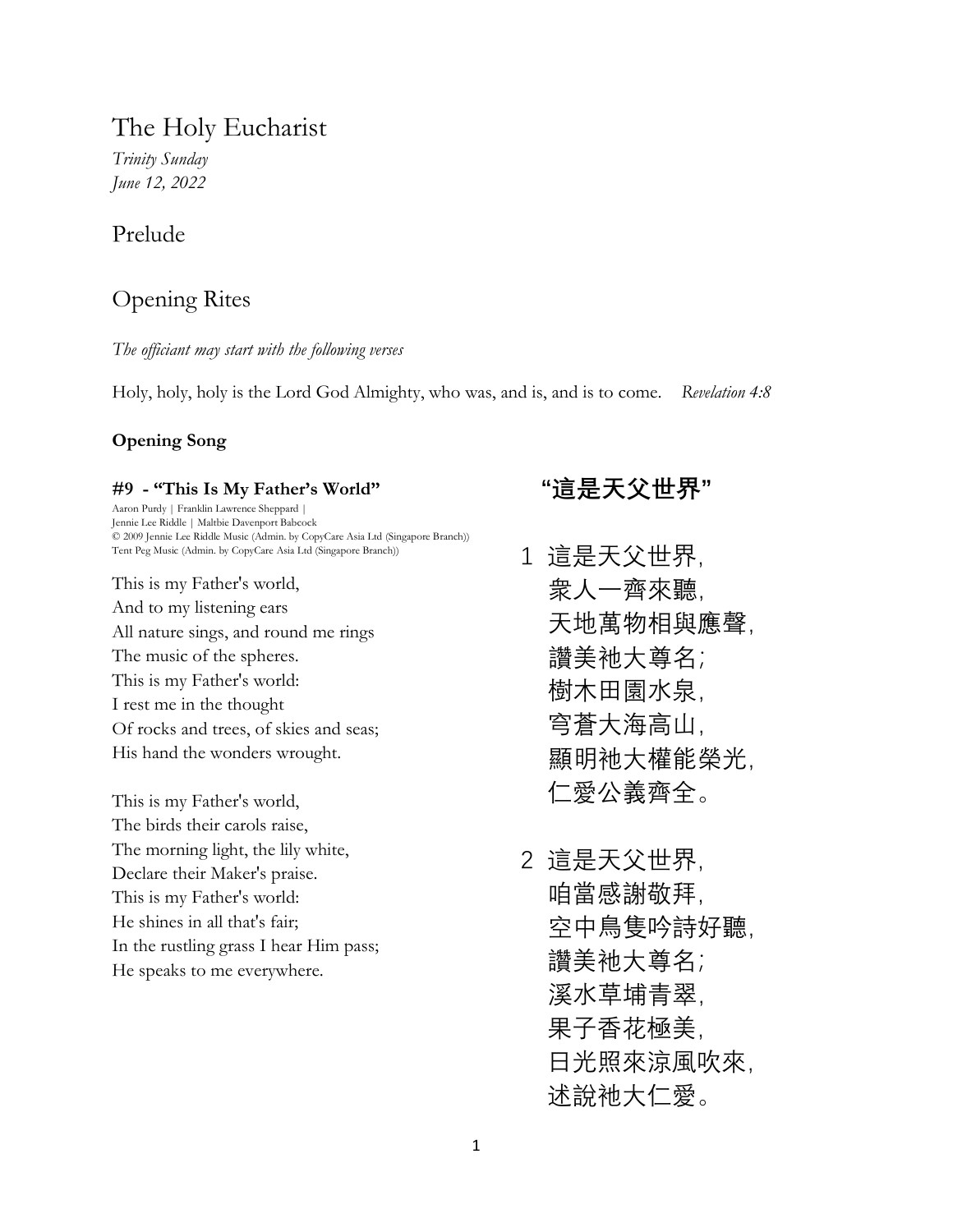This is my Father's world. O let me ne'er forget that though the wrong seems oft so strong, God is the Ruler yet. This is my Father's world: Why should my heart be sad? The Lord is King; let the heavens ring! God reigns; let earth be glad! Amen. 3 這是天父世界, 上帝慈愛顯明, 求主助我努力向前, 公義穏當得勝; 聖國臨到地上, 親像在天一樣, 天下到尾合做一家, 榮光歸於上帝。阿們。

#### **Greeting**

- V. The Lord be with you.
- R. And also with you.
- V. Praise be to God: Father, Son, and Holy Spirit.
- R. And praise be to His kingdom now and forever.

#### *The Celebrant may say the following prayer or any other appropriate prayer*

God Almighty, You, alone, are worthy of our praise. Search out our hearts as we stand before Your throne; remove all bitterness and pride; and stir in us worship that is worthy of You who bought us with the blood of Christ, our Lord. Amen.

#### **Song of Praise**

*When appointed, the following hymn or some other song of praise is sung or said, all standing*

*Gloria S280* Glory to God in the highest, and peace to His people on earth.

Lord God, heavenly King, almighty God and Father, we worship You, we give You thanks, we praise You for Your glory.

Lord Jesus Christ, only Son of the Father, Lord God, Lamb of God, You take away the sin of the world: have mercy on us; You are seated at the right hand of the Father: receive our prayer.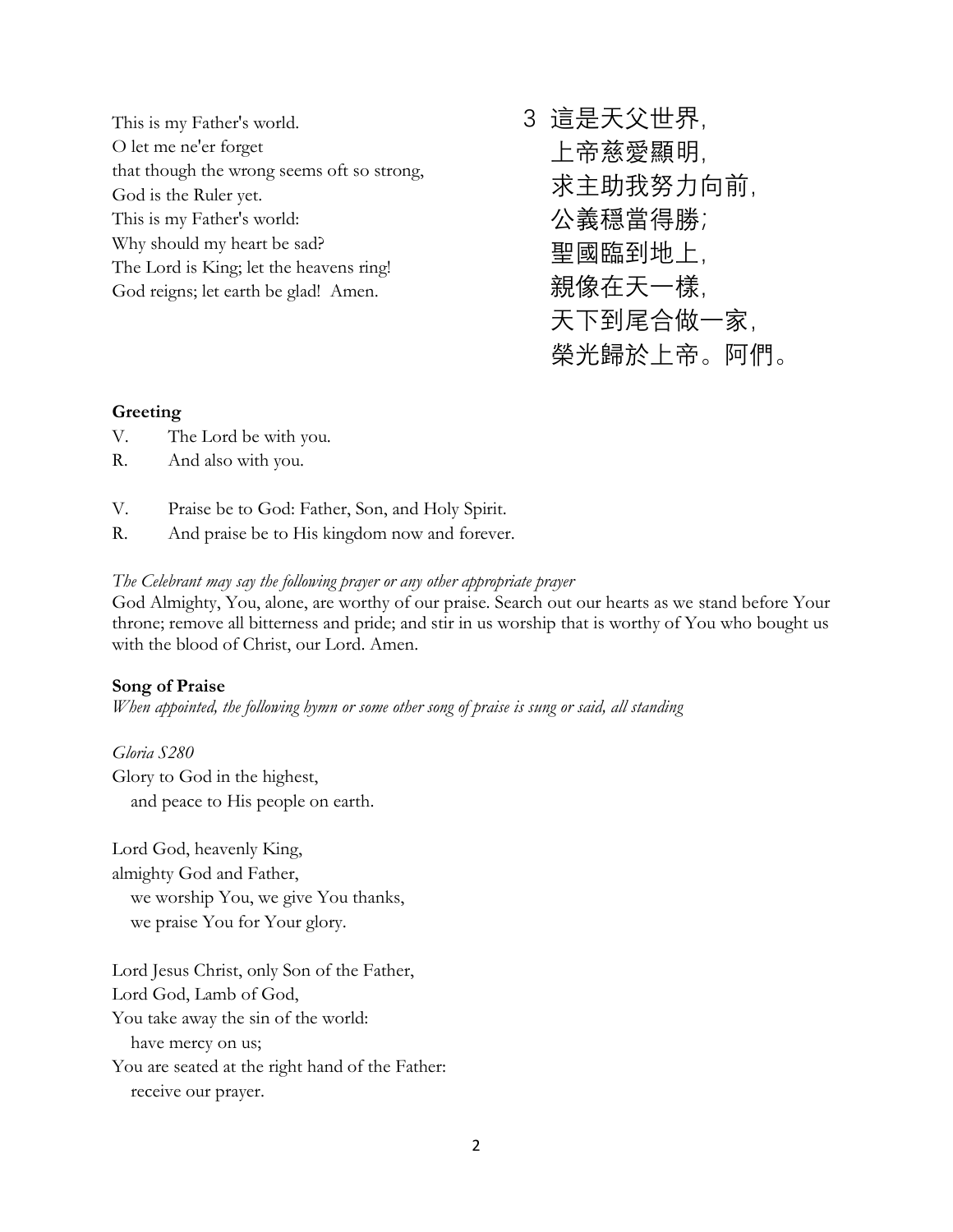For You alone are the Holy One, You alone are the Lord, You alone are the Most High, Jesus Christ, with the Holy Spirit, in the glory of God the Father. Amen.

#### **Collect of the Day**

*The Celebrant says to the people* The Lord be with you. *People* And also with you. *Celebrant* Let us pray.

#### *The Celebrant says the Collect.*

Almighty and everlasting God, You have given to us Your servants grace, by the confession of a true faith, to acknowledge the glory of the eternal Trinity, and in the power of Your divine Majesty to worship the Unity: Keep us steadfast in this faith and worship, and bring us at last to see You in Your one and eternal glory, O Father; who with the Son and the Holy Spirit live and reign, one God, for ever and ever. Amen.

*People* Amen.

## The Liturgy of the Word

#### **The Lessons**

*The people sit.* 

#### *Isaiah 6:1-8 (page 594 of pew Bibles)*

<sup>1</sup> In the year that King Uzziah died, I saw the Lord sitting on a throne, high and lifted up, and the train of His *robe* filled the temple. <sup>2</sup>Above it stood seraphim; each one had six wings: with two he covered his face, with two he covered his feet, and with two he flew. <sup>3</sup> And one cried to another and said:

 "Holy, holy, holy *is* the LORD of hosts; The whole earth *is* full of His glory!"

<sup>4</sup> And the posts of the door were shaken by the voice of him who cried out, and the house was filled with smoke.<sup>5</sup>Then I said:

 "Woe *is* me, for I am undone! Because I *am* a man of unclean lips, And I dwell in the midst of a people of unclean lips;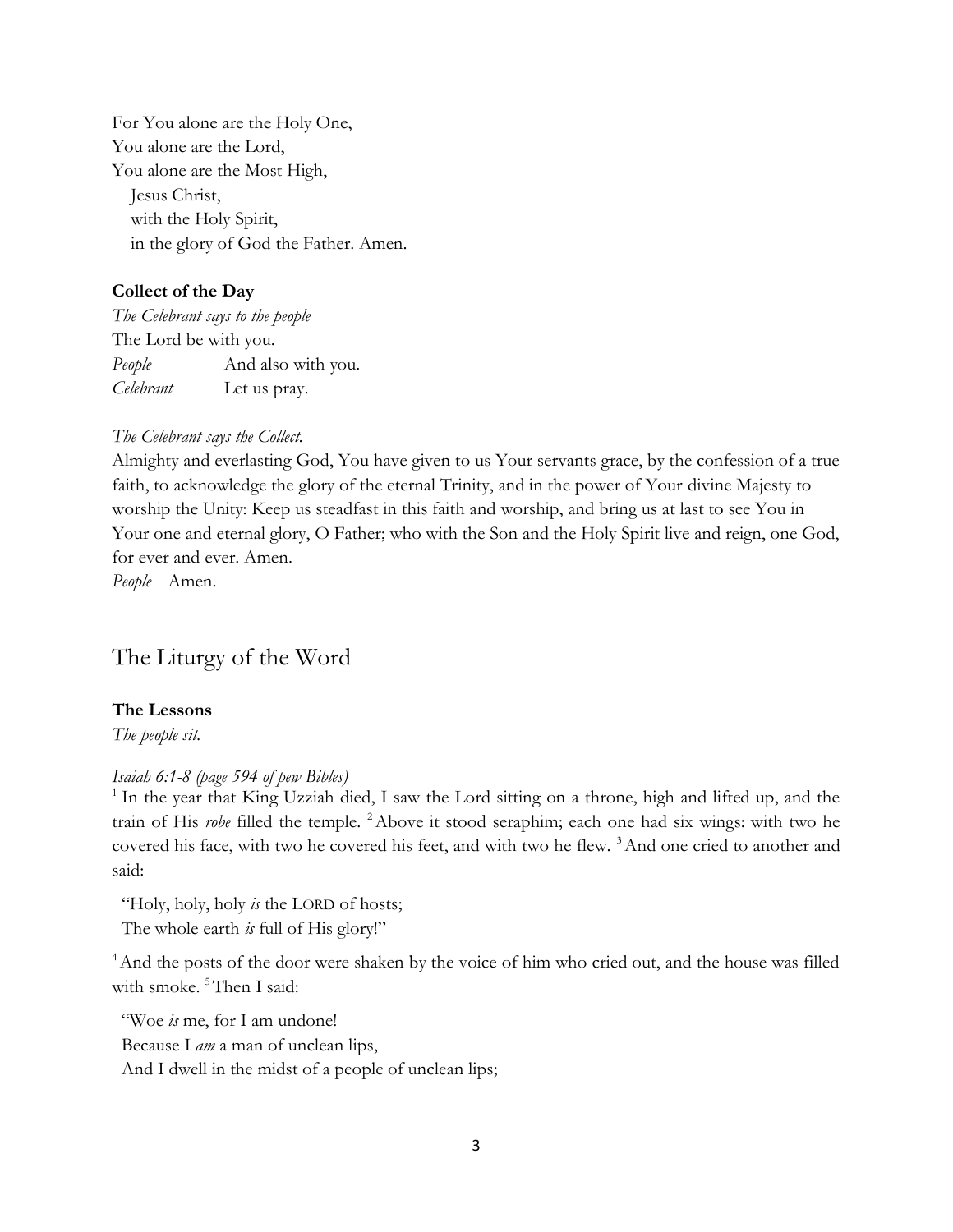For my eyes have seen the King, The LORD of hosts."

<sup>6</sup>Then one of the seraphim flew to me, having in his hand a live coal *which* he had taken with the tongs from the altar. <sup>7</sup>And he touched my mouth *with it,* and said:

 "Behold, this has touched your lips; Your iniquity is taken away, And your sin purged." <sup>8</sup> Also I heard the voice of the Lord, saying: "Whom shall I send, And who will go for Us?" Then I said, "Here *am* I! Send me."

*After each Reading, the Reader may say* The word of the Lord. *People* Thanks be to God.

#### *Romans 6:1-11 (page 978 of pew Bibles)*

<sup>1</sup> What shall we say then? Shall we continue in sin that grace may abound? <sup>2</sup> Certainly not! How shall we who died to sin live any longer in it?  ${}^{3}$ Or do you not know that as many of us as were baptized into Christ Jesus were baptized into His death? <sup>4</sup>Therefore we were buried with Him through baptism into death, that just as Christ was raised from the dead by the glory of the Father, even so we also should walk in newness of life. <sup>5</sup> For if we have been united together in the likeness of His death, certainly we also shall be *in the likeness* of *His* resurrection, <sup>6</sup> knowing this, that our old man was crucified with *Him,* that the body of sin might be done away with, that we should no longer be slaves of sin. <sup>7</sup> For he who has died has been freed from sin. <sup>8</sup> Now if we died with Christ, we believe that we shall also live with Him, <sup>9</sup> knowing that Christ, having been raised from the dead, dies no more. Death no longer has dominion over Him. <sup>10</sup> For *the death* that He died, He died to sin once for all; but *the life* that He lives, He lives to God. <sup>11</sup> Likewise you also, reckon yourselves to be dead indeed to sin, but alive to God in Christ Jesus our Lord.

*After each Reading, the Reader may say* The word of the Lord. *People* Thanks be to God.

#### **Anthem**

#### **"I Am"**

Michael W. Smith | Wayne Hilliard © 1980 Designer Music Group, Inc. (Admin. by Brentwood-Benson Music Publishing, Inc.) New Spring (Admin. by Brentwood-Benson Music Publishing, Inc.)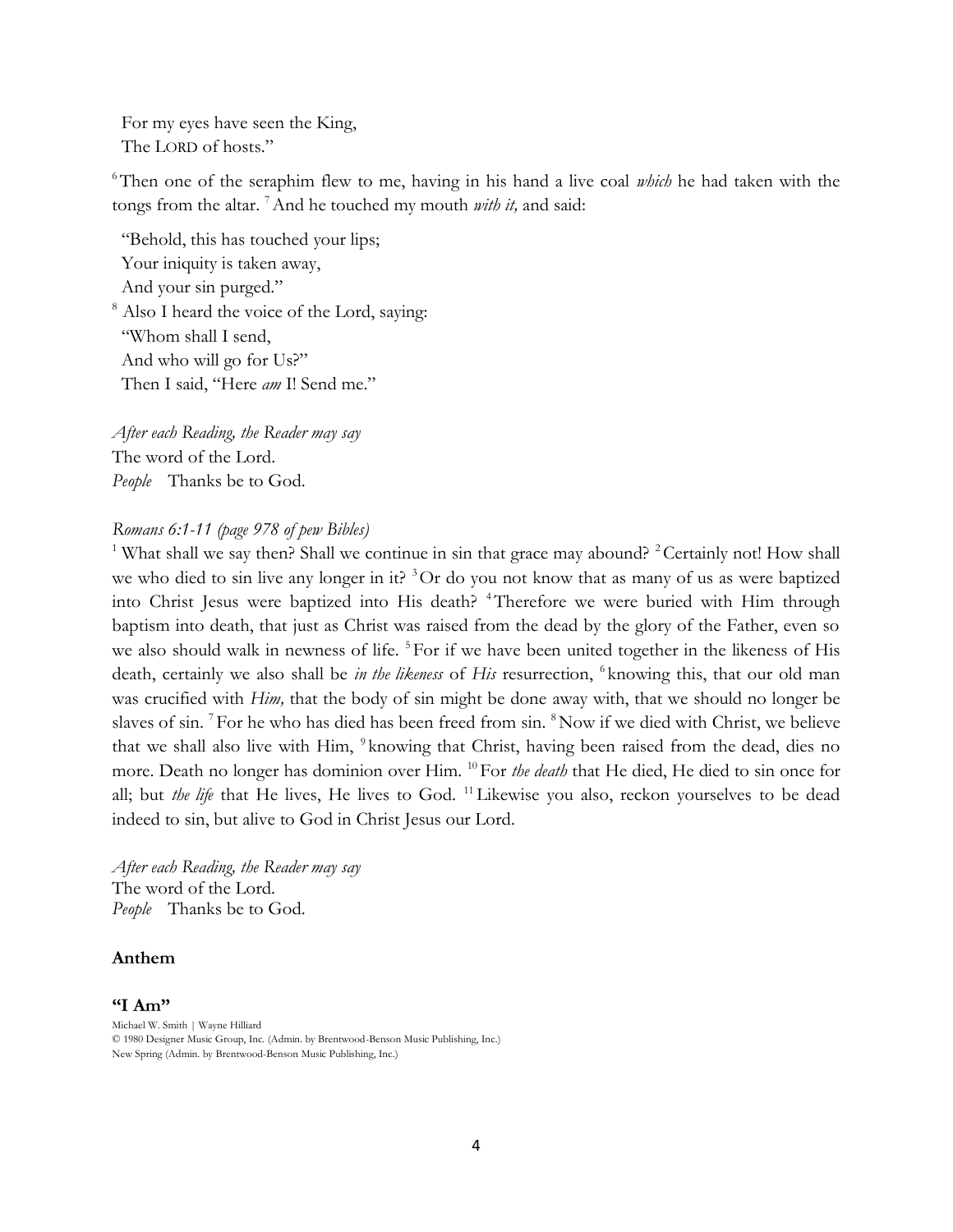I Am, I Am, I Am the Great I Am

I am the Root of David, The Bright and Morning Star I am the Lion of Judah I Am, I Am.

I am Alpha and Omega The Beginning and the End The First and the Last I Am. I am the Great I Am!

I am faithful and true I am the Word of God I am the Lamb I am the Spotless Lamb I Am.

I am the Resurrection, And He that lives I am alive forever Amen!

I am King of kings And Lord of lords I am Holy, Holy Lord God Almighty which was, and is, and is to come

Finale I Am God Almighty Which was, and is, and is to come I Am. I Am. I Am that I Am. I Am, I Am, I Am the Great I Am

#### **The Gospel**

*Then, all standing, the Deacon or a Priest reads the Gospel, first saying* The Holy Gospel of our Lord Jesus Christ according to Mark 4:26-29. *People* Glory be to Thee, O Lord.

*Mark 4:26-29 (page 868 of pew Bibles)*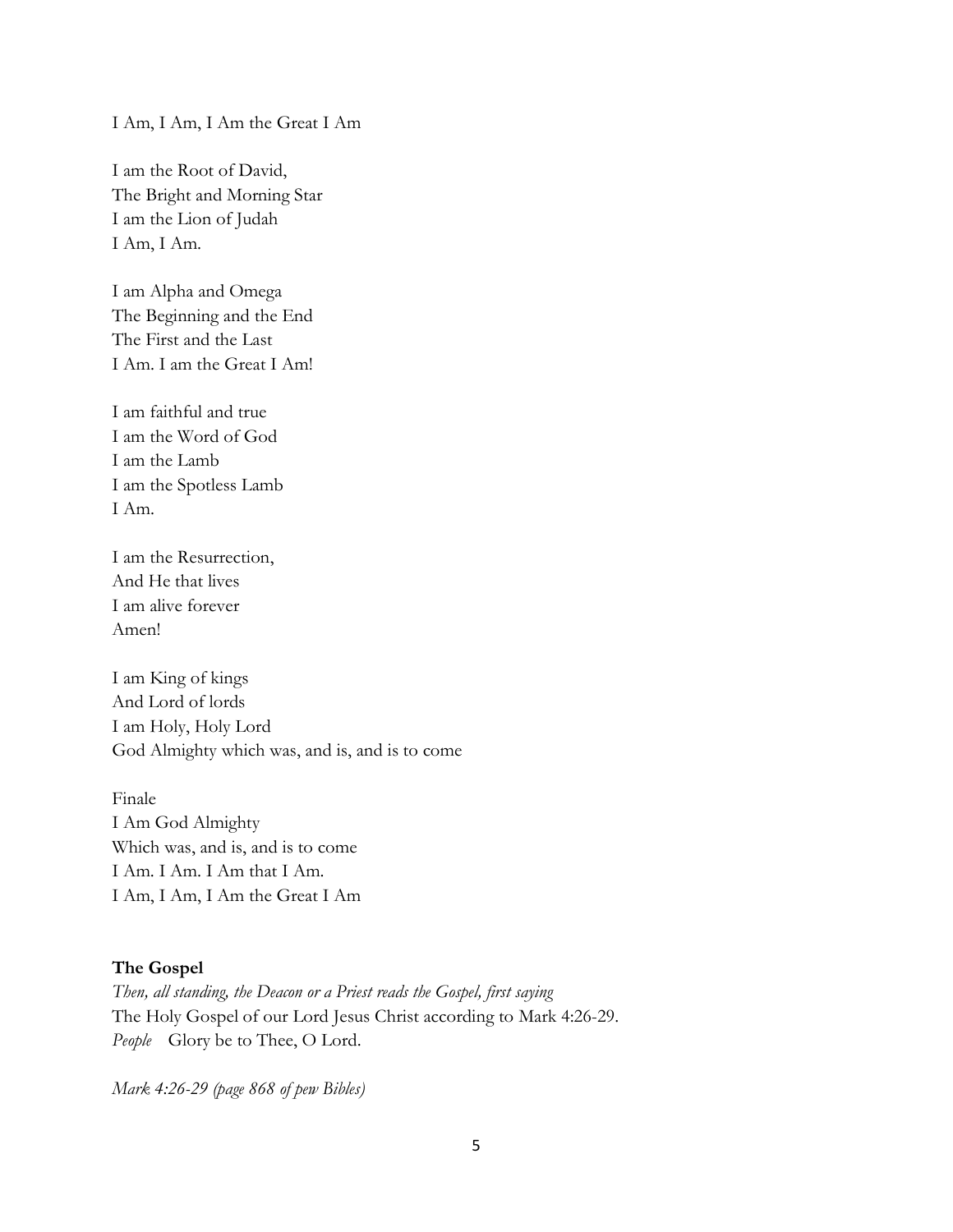#### **The Parable of the Growing Seed**

<sup>26</sup> And He said, "The kingdom of God is as if a man should scatter seed on the ground,  $^{27}$  and should sleep by night and rise by day, and the seed should sprout and grow, he himself does not know how. <sup>28</sup> For the earth yields crops by itself: first the blade, then the head, after that the full grain in the head. <sup>29</sup> But when the grain ripens, immediately he puts in the sickle, because the harvest has come."

*After the Gospel, the Reader says* The Gospel of the Lord. People Praise be to Thee, O Christ.

**The Sermon** by Ptr. Harold Uy ( [https://youtu.be/oMSXG7\\_OiDA](https://youtu.be/oMSXG7_OiDA) )

#### **The Nicene Creed** *(p.4 of Blue Prayer Book)*

We believe in one God, the Father, the Almighty, maker of heaven and earth, of all that is, seen and unseen.

We believe in one Lord, Jesus Christ, the only Son of God, eternally begotten of the Father, God from God, Light from Light, true God from true God, begotten, not made, of one Being with the Father. Through Him all things were made. For us men and for our salvation He came down from heaven: conceived by the Holy Spirit He became incarnate from the virgin Mary, and was made man. For our sake He was crucified under Pontius Pilate; He suffered death and was buried. On the third day He rose again in accordance with the Scriptures; He ascended into heaven and is seated at the right hand of the Father. He will come again in glory to judge the living and the dead, and His kingdom will have no end.

We believe in the Holy Spirit, the Lord, the giver of life,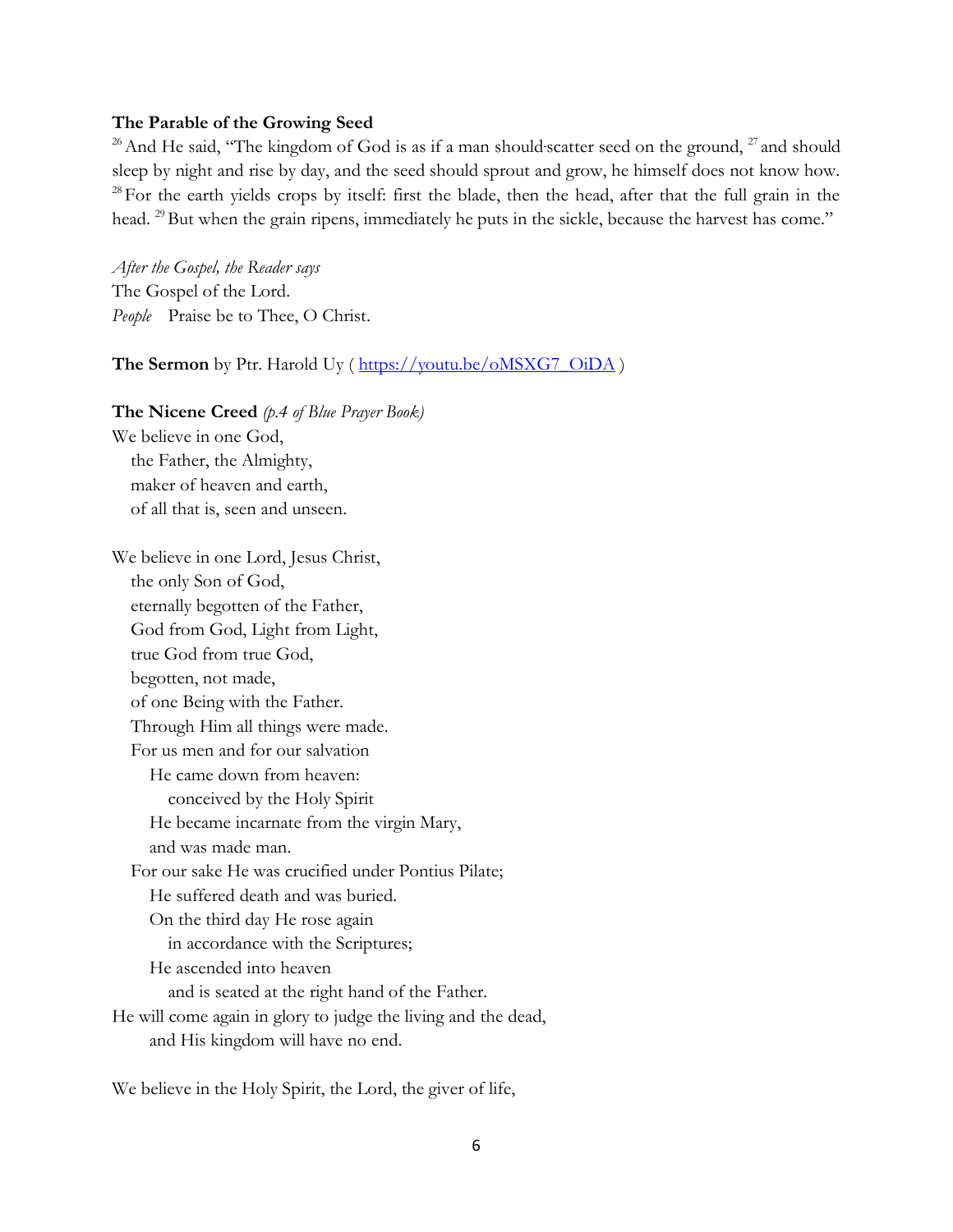who proceeds from the Father and the Son. With the Father and the Son He is worshiped and glorified. He has spoken through the Prophets. We believe in one holy catholic and apostolic Church. We acknowledge one baptism for the forgiveness of sins. We look for the resurrection of the dead, and the life of the world to come. Amen.

#### **The Prayers of the People** *(p.5 of Blue Prayer Book)*

- V. Father, we pray for Your holy catholic Church;
- R. That we may be one.
- V. Grant that every member of the Church may truly and humbly serve You;
- R. That Your Name may be glorified by all people.
- V. We pray for all bishops, priests, and deacons;
- R. That they may be faithful ministers of Your Word and Sacraments.
- V. We pray for all who govern and hold authority in the nations of the world;
- R. That there may be justice and peace on the earth.
- V. Give us grace to do Your will in all that we undertake;
- R. That our works may find favor in Your sight.
- V. Have compassion on those who suffer from any grief or trouble;
- R. That they may be delivered from their distress.
- V. We praise You for Your saints who have entered into joy;
- R. May we also come to share in Your heavenly kingdom.
- V. Let us pray for our own needs and those of others.

#### *Silence*

Almighty and eternal God, ruler of all things in heaven and earth: Mercifully accept the prayers of Your people, and strengthen us to do Your will; through Jesus Christ our Lord. *Amen.*

### **Confession** *(p.7 of Blue Prayer Book) The Celebrant may read one of the following sentences*

Jesus said, "The first commandment is this: Hear, O Israel: The Lord your God is the only Lord. Love the Lord your God with all your heart, with all your soul, with all your mind, and with all your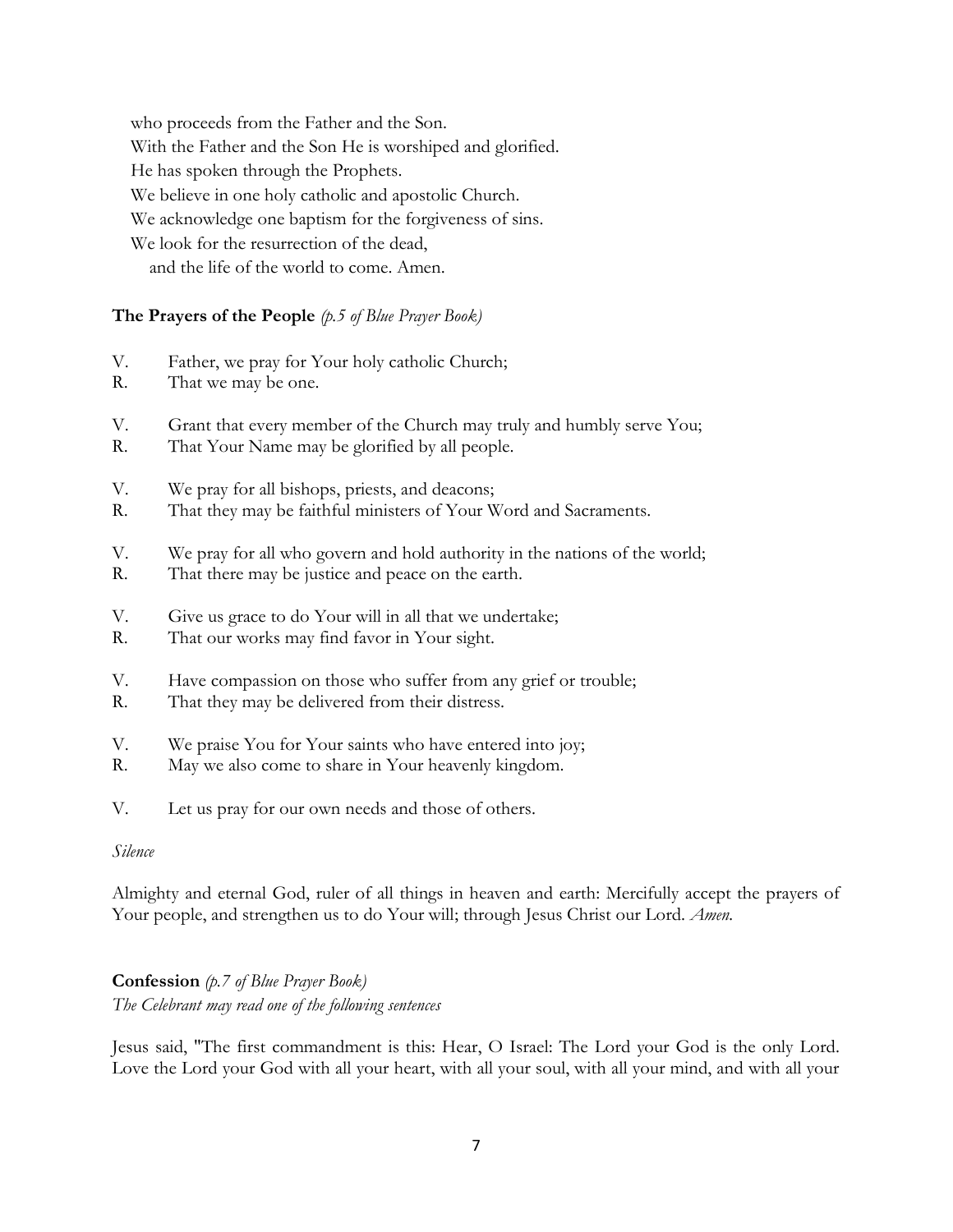strength. The second is this: Love your neighbor as yourself. There is no commandment greater than these." Mark 12:29-31

#### *The Deacon or Celebrant says*

Let us confess our sins against God and our neighbor.

#### *Minister and People*

Most merciful God, we confess that we have sinned against You in thought, word, and deed, by what we have done, and by what we have left undone. We have not loved You with our whole heart; we have not loved our neighbors as ourselves. We are truly sorry and we humbly repent. For the sake of Your Son Jesus Christ, we pray You of Your mercy: forgive what we have been, amend what we are, direct what we shall be; that we may delight in Your will, and walk in Your ways, to the glory of Your Name. Amen.

### *The Bishop, when present, or the Priest, stands and says*

Almighty God have mercy on you, forgive you all your sins through our Lord Jesus Christ, strengthen you in all goodness, and by the power of the Holy Spirit keep you in eternal life. *Amen.*

### **Prayer of Humble Access**

Most merciful Lord, we do not trust in our own merits to come to Your table, but in Your boundless grace. You have invited us to come to the table of the Kingdom of Heaven. Help us to partake of the body and blood of Your Son, Jesus Christ, that we may ever-more live in Him, and He in us. Amen.

### **The Peace** *(p.9 of Blue Prayer Book)*

*All stand. The Celebrant says to the people*

Our Lord Jesus Christ says: "Peace I leave with you; my peace I give to you. Not as the world gives do I give to you."

*Celebrant* The peace of the Lord be always with you. *People* And also with you.

*The people exchange the peace of the Lord.*

The Liturgy of the Eucharist *(pp.9-14 of Blue Prayer Book)*

### **Offertory**

### *Celebrant*

Yours, O Lord, is the greatness, the power, the glory, the victory, and the majesty. For everything in heaven and on earth is Yours. Yours, O Lord, is the kingdom, and You are exalted as head over all. *1 Chronicles 29:11*

Let us with gladness present the offerings and oblations of our life and labor to the Lord.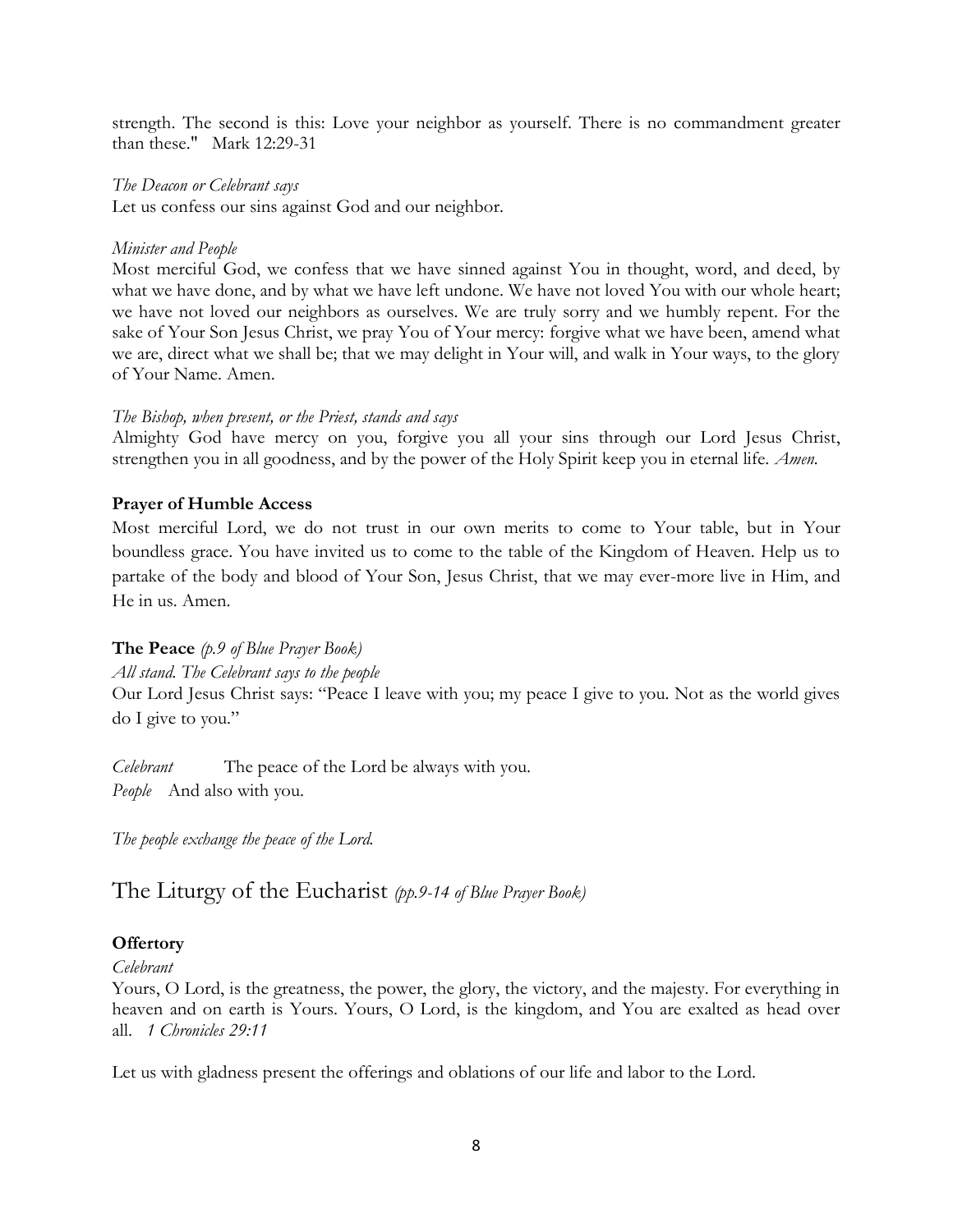### **Offertory Hymn**

#### **#307 - "Use Me Today"**

George Coles Stebbins | Gertrude R. Dugan © Words: 1953. Renewed 1963 Hope Publishing Company

Use me today, O Saviour divine! Cleanse and renew this servant of Thine. Lord, with Thy Spirit fill me I pray; Then, in Thy service, use me today.

Use me today, Lord, use even me Use me to lead some lost one to Thee. Lead where Thou wilt, Lord, open the way, And to Thy glory use me today.

Use me today to scatter the seed, Bringing the blessing someone may need. Whether I toil or quietly pray, Blessed Lord Jesus, use me today.

## **"今日用我"**

- 1 親愛的救主, 今日用我, 復興又潔淨祢的僕人, 我今來求主用靈充滿, 在祢工作中, 今日用我。
- 2 親愛的救主, 請祢用我, 用我來引領迷失的人, 求主的聖靈為我開路, 為祢的榮耀, 今日用我。
- 3 親愛的救主, 用我播種, 帶着主恩, 助需要的人, 無論是辛勞或是祈禱, 恩愛主耶穌, 今日用我。

*After the offerings are collected, the people sing*

All things come of Thee, O Lord. And of Thine own have we given Thee. Amen.

#### **The Great Thanksgiving**

*The people remain standing. The Celebrant, whether bishop or priest, faces them and sings or says* The Lord be with you.

- *People* And also with you.
- *Celebrant* Lift up your hearts.
- *People* We lift them up to the Lord.

*Celebrant* Let us give thanks to the Lord our God.

*People* It is right to give Him thanks and praise.

#### *Then, facing the Holy Table, the Celebrant proceeds*

It is truly right to glorify You, Father, and to give You thanks; for You alone are God, living and true, dwelling in light inaccessible from before time and for ever.

Fountain of life and source of all goodness, You made all things and fill them with Your blessing; You created them to rejoice in the splendor of Your radiance.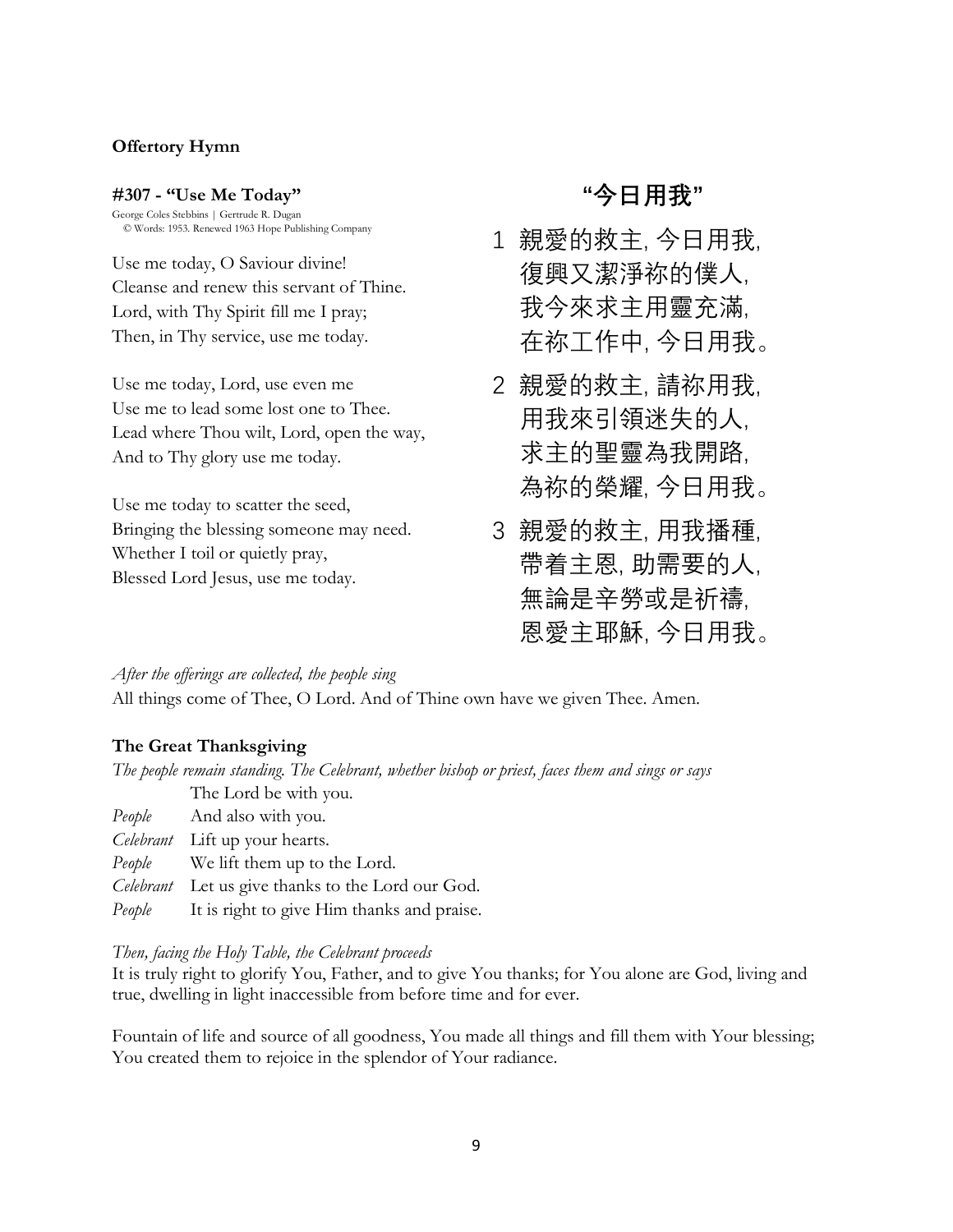Countless throngs of angels stand before You to serve You night and day; and, beholding the glory of Your presence, they offer You unceasing praise.

Therefore we praise You, joining our voices with Angels and Archangels and with all the company of heaven, who for ever sing this hymn to proclaim the glory of Your Name:

*Celebrant and People* Holy, Holy, Holy, Lord, God of hosts, heaven and earth are full of Thy glory. Glory be to Thee, O Lord Most High! Amen.

#### *The people stand or kneel.*

#### *Then the Celebrant continues*

Father, You loved the world so much that in the fullness of time You sent Your only Son to be our Savior. Incarnate by the Holy Spirit, born of the virgin Mary, He lived as one of us, yet without sin. To the poor He proclaimed the good news of salvation; to prisoners, freedom; to the sorrowful, joy. To fulfill Your purpose, He gave Himself up to death; and, rising from the grave, destroyed death, and made the whole creation new.

And, that we might live no longer for ourselves, but for Him who died and rose for us, He sent the Holy Spirit, His own first gift for those who believe, to complete His work in the world, and to bring to fulfillment the sanctification of all.

*At the following words concerning the bread, the Celebrant is to hold it, or to lay a hand upon it; and at the words concerning the cup, to hold or place a hand upon the cup and any other vessel containing wine to be consecrated.*

When the hour had come for Him to be glorified by You, His heavenly Father, having loved His own who were in the world, He loved them to the end; at supper with them He took bread, and when He had given thanks to You, He broke it, and gave it to His disciples, and said, "Take, eat: This is My Body, which is given for you. Do this for the remembrance of Me."

After supper He took the cup of wine; and when He had given thanks, He gave it to them, and said, "Drink this, all of you: This is My Blood of the new Covenant, which is shed for you and for many for the forgiveness of sins. Whenever you drink it, do this for the remembrance of Me."

Therefore, we proclaim the mystery of faith:

*Celebrant and People* Christ has died. Christ is risen. Christ will come again.

#### *The Celebrant continues*

Lord, we pray that in Your goodness and mercy Your Holy Spirit may descend upon us, and upon these gifts, sanctifying them and showing them to be holy gifts for Your holy people, the bread of life and the cup of salvation, the Body and Blood of Your Son Jesus Christ.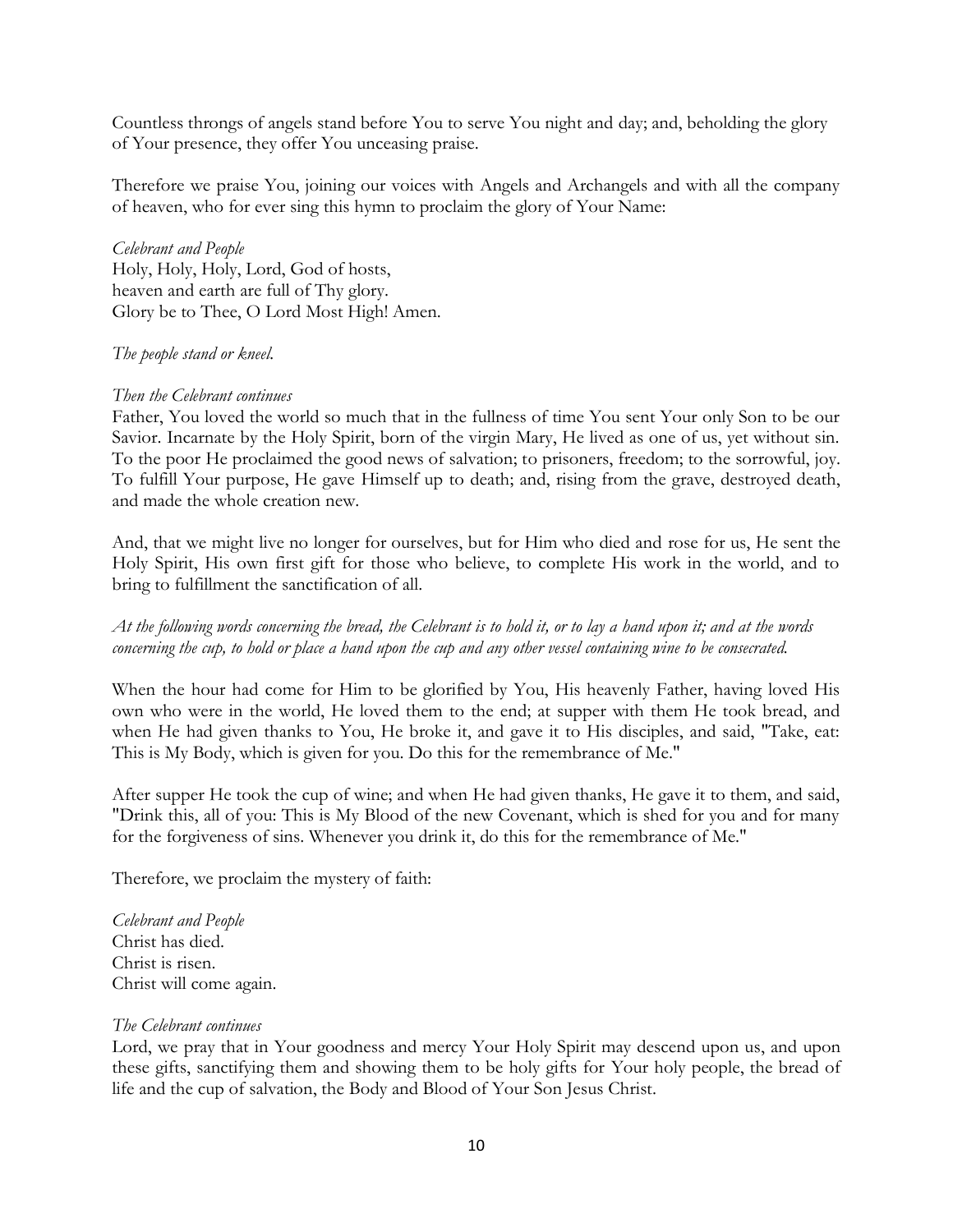Grant that all who share this bread and cup may become one body and one spirit, a living sacrifice in Christ, to the praise of Your Name. Remember, Lord, Your one holy catholic and apostolic Church, redeemed by the blood of Your Christ. Reveal its unity, guard its faith, and preserve it in peace.

Through Christ, and with Christ, and in Christ, all honor and glory are Yours, Almighty God and Father, in the unity of the Holy Spirit, for ever and ever. *Amen.*

As our Savior Christ has taught us, we now pray,

Our Father, who art in heaven, hallowed be Thy Name, Thy kingdom come, Thy will be done, on earth as it is in heaven. Give us this day our daily bread. And forgive us our trespasses, as we forgive those who trespass against us. And lead us not into temptation, but deliver us from evil. For Thine is the kingdom, and the power, and the glory, for ever and ever. Amen.

### **The Breaking of the Bread**

- V. Blessed are those who are invited to the marriage supper of the Lamb.
- R. Let us rejoice and exult and give the glory to the Lord.

### *Facing the people, the Celebrant says the following Invitation*

The Gifts of God for the People of God. Take them in remembrance that Christ died for you, and feed on Him in your hearts by faith, with thanksgiving.

*The ministers receive the Sacrament in both kinds, and then immediately deliver it to the people.*

*The Bread and the Cup are given to the communicants with these words* The Body (Blood) of our Lord Jesus Christ keep you in everlasting life. [*Amen.*]

*After Communion, the Celebrant says* Let us pray.

### *Celebrant and People*

Almighty and everliving God, we thank You for feeding us with the spiritual food of the most precious Body and Blood of Your Son our Savior Jesus Christ; and for assuring us in these holy mysteries that we are living members of the Body of Your Son, and heirs of Your eternal kingdom. And now, Father, send us out to do the work You have given us to do, to love and serve You as faithful witnesses of Christ our Lord. To Him, to You, and to the Holy Spirit, be honor and glory, now and for ever. Amen.

### **The Blessing**

*The Bishop, when present, or the Priest, may bless the people with either of the following*

Now to God who is able to do exceedingly, abundantly above all that we ask or think, according to the power that works in us, to Him be glory in the Church by Christ Jesus throughout all ages, world without end; and the blessing of God Almighty, the Father, the Son, and the Holy Spirit be amongst you, and remain with you always. Amen.

*The threefold amen follows.*